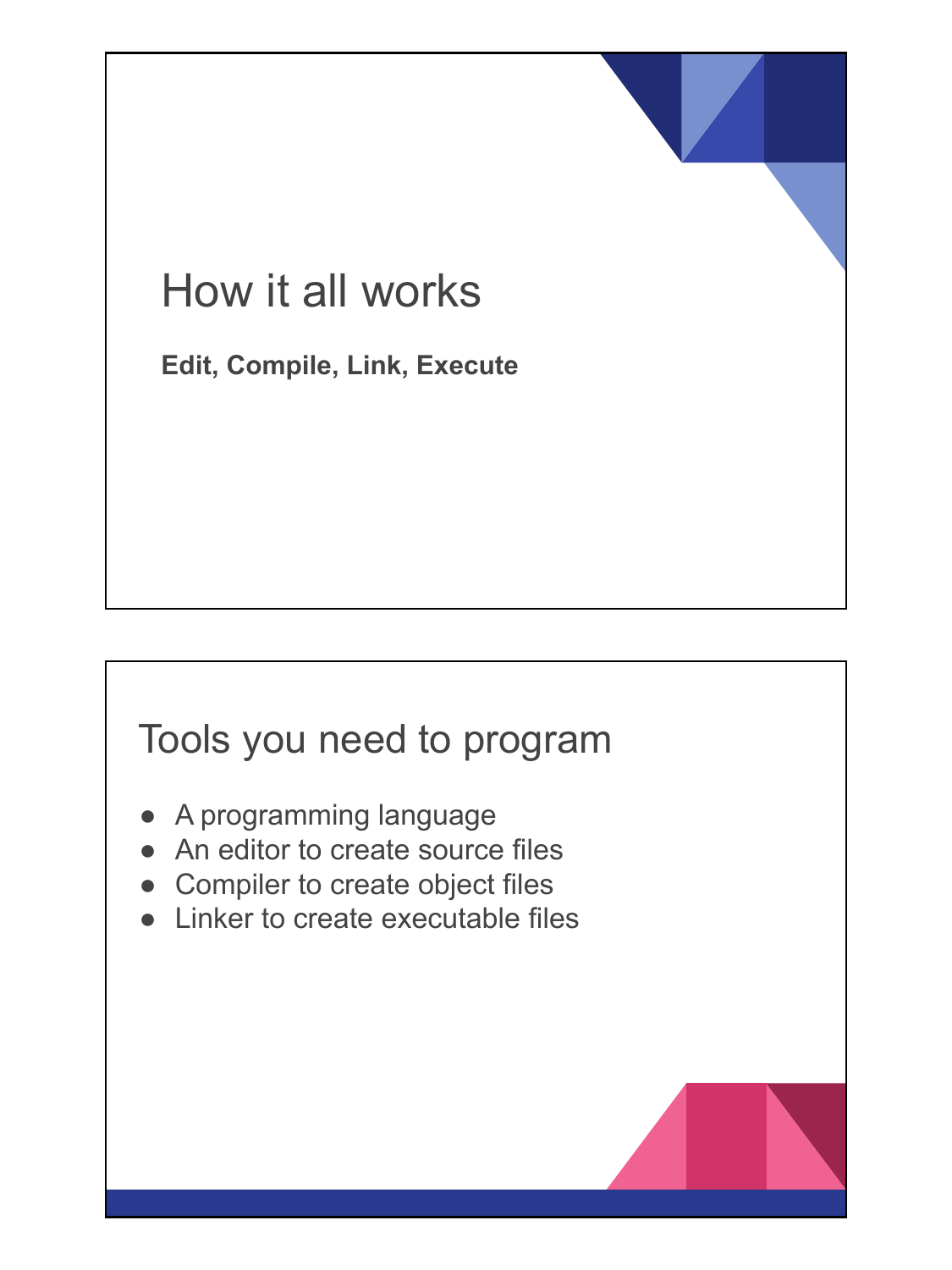

## 32 C keywords

| auto<br>(obsolete) | break  | case     | char   | const    | continue | default                | do     |
|--------------------|--------|----------|--------|----------|----------|------------------------|--------|
| double             | else   | enum     | extern | float    | for      | goto<br>(don't<br>use) | if     |
| int                | long   | register | return | short    | signed   | sizeof                 | static |
| struct             | switch | typedef  | union  | unsigned | void     | volatile               | while  |
|                    |        |          |        |          |          |                        |        |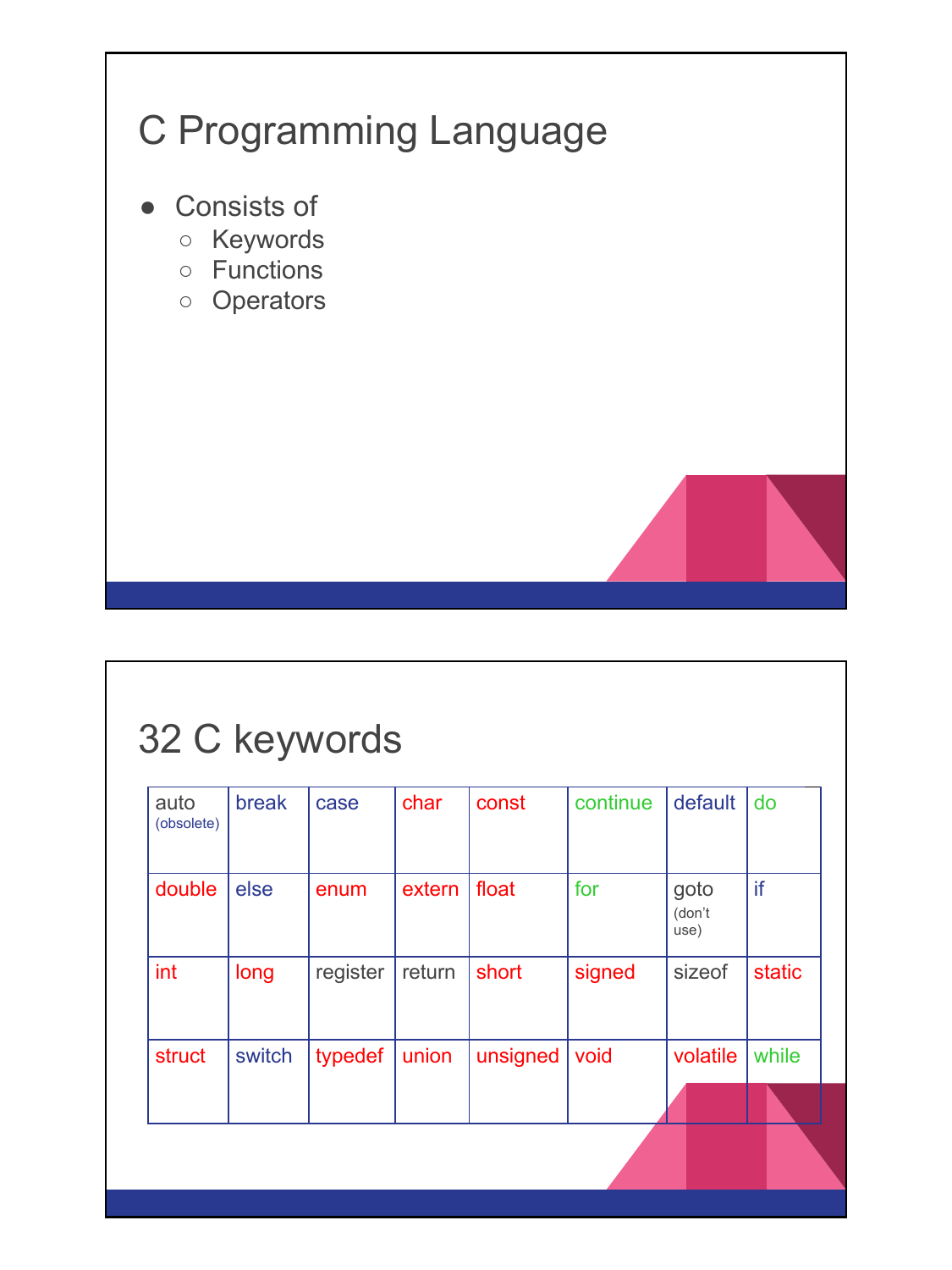### **Functions**

- $\Box$  We use functions to do most of the work
- $\Box$  print to print to screen for example
- $\Box$  puts is another print function (put string)
- $\Box$  key = getchar() will get a character from the keyboard
- $\Box$  root = sqrt(27);
- $\Box$  We need to use functions to make our programs useful. Later we will write our own.

#### **Operators**

- $\bullet$  = assignment
- $\bullet$  +, -,  $\star$ , /
- % modulo division (remainder)
- $\bullet$  ==, >, >=, <=, <, != (relational)
- $\bullet$  &&,  $||,$  ! (logical) (and, or, not)
- ++., -- increment and decrement by 1
- $\bullet$  +=, -=,  $\ast$ =,  $\prime$ =,  $\%$ = (assign and math)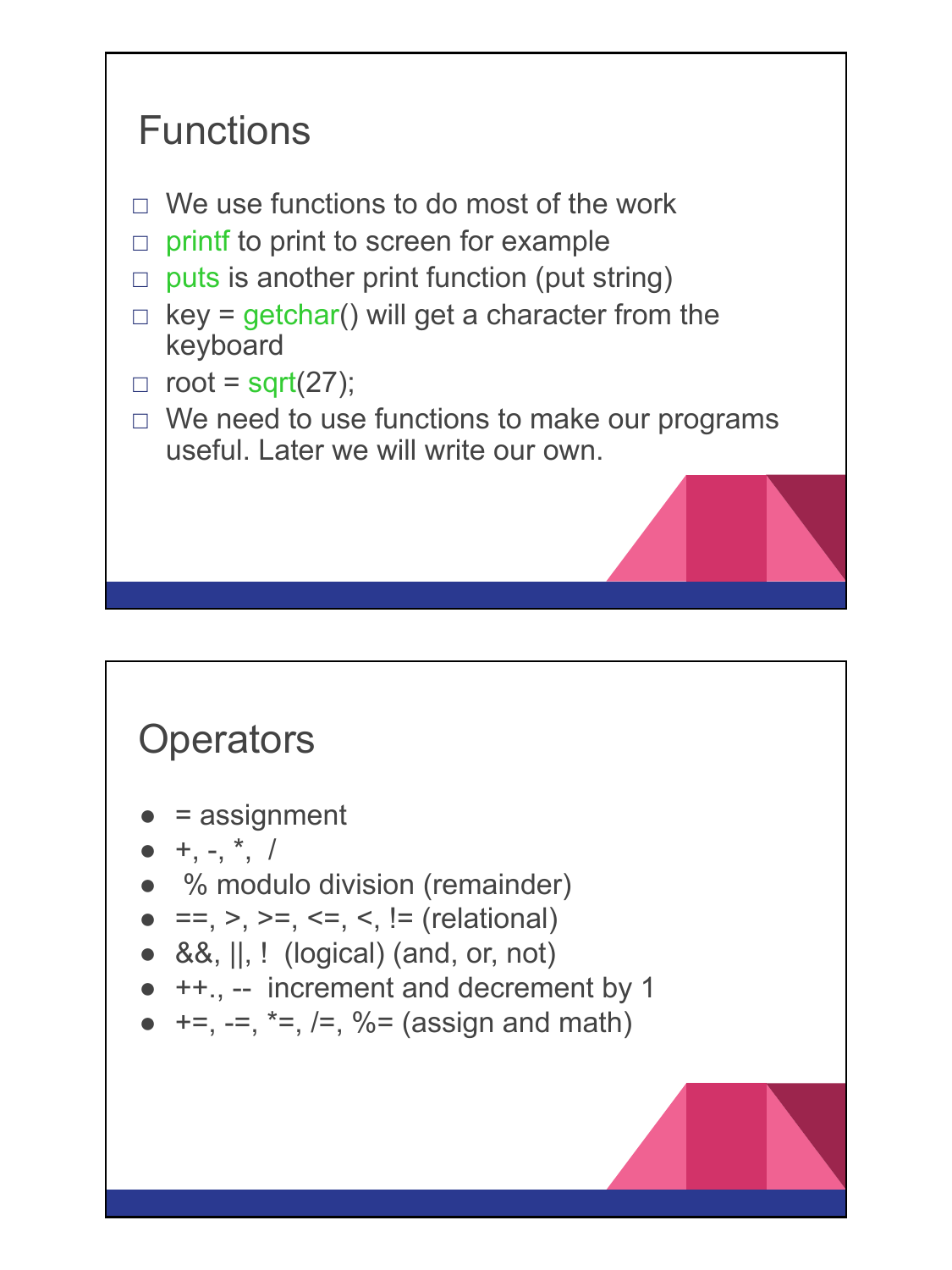## Values and Variables

- $\Box$  We can have strings in our code like "Hello World"
- $\neg$  Numbers like 27
- $\Box$  "Variables" are what we use to store values we don't know when we are writing the code.
- $\Box$  Same concept as x and y in algebra. Placeholders that hold an unknown.

#### **Syntax**

- It's the way the language is put together.
- English has a looser syntax: we can still understand Yoda, mostly
- Programming languages follow an exact syntax.
- A "syntax error" is when the computer doesn't understand what we are saying.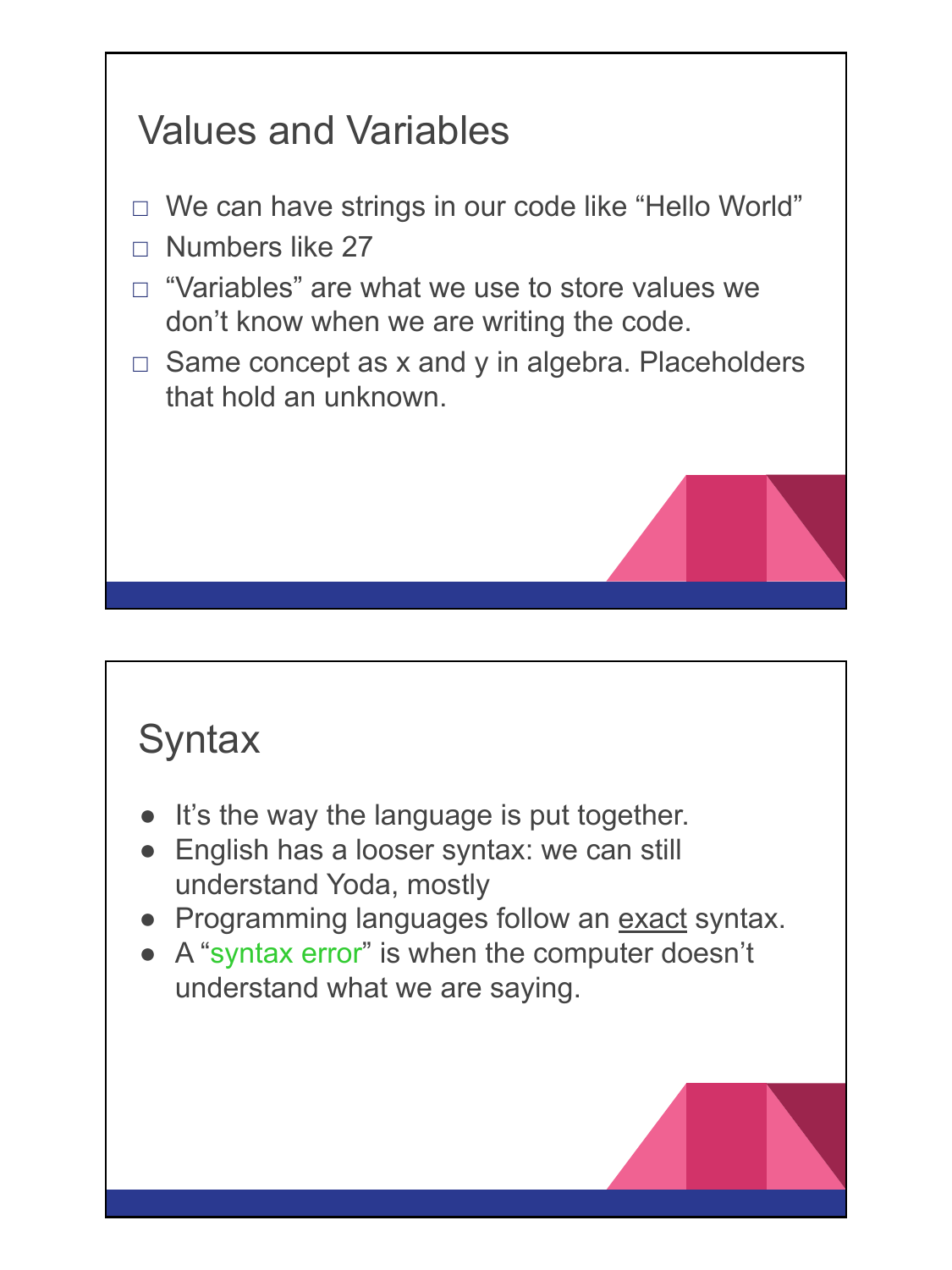## Creating a Program

- 1. Create a Source File
- 2. Compile
- 3. Link
- 4. Execute

### Step 1 – Create a Source File

- We use a text editor to write programs
- C programs have file extension .c
- 'C' is case-sensitive so we have to careful with upper and lower case.
- The file we create is known as "source code"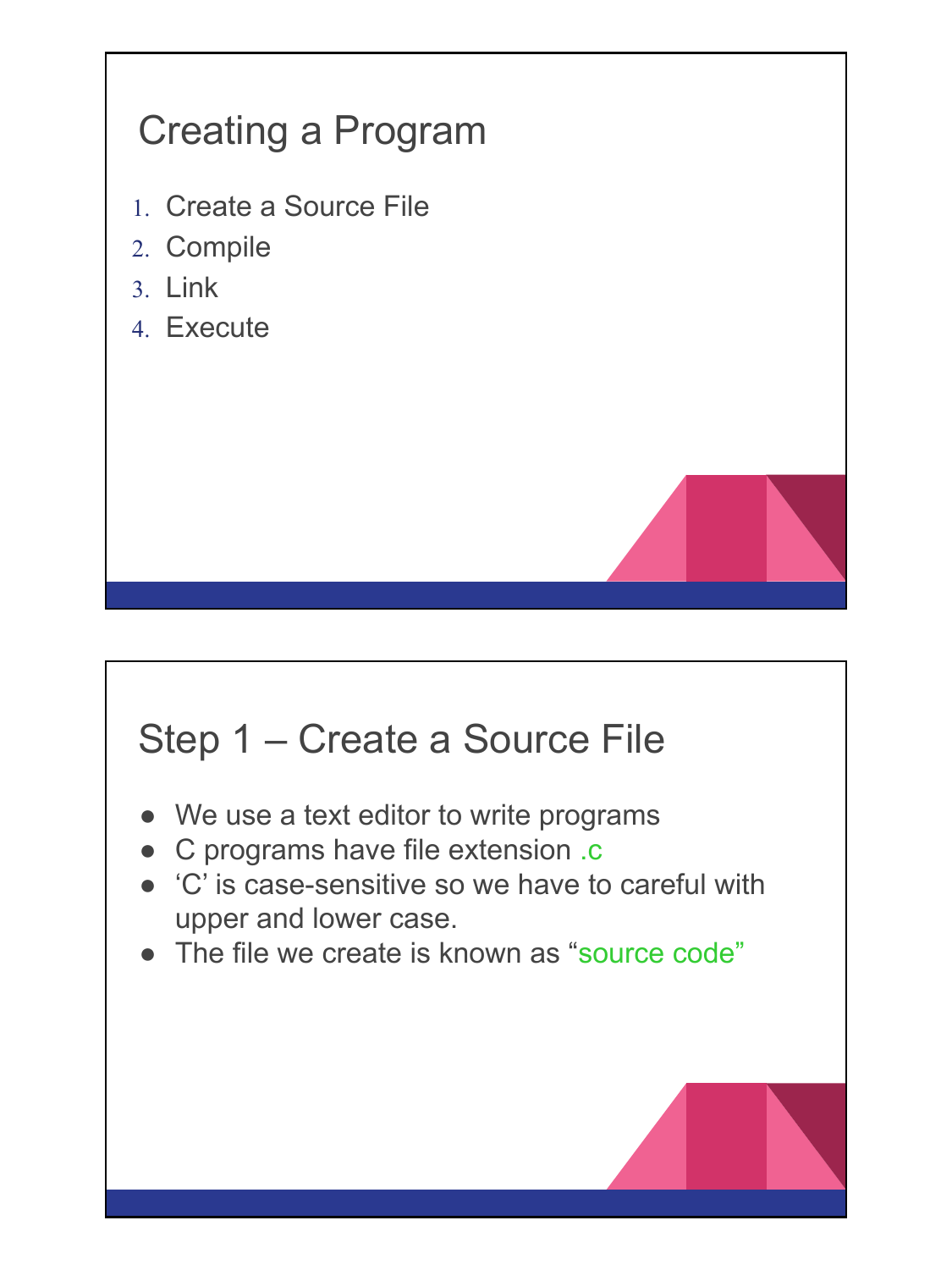## Step 2 - Compile

- The compiler is a program
- It converts source code to object code.
- First it looks at precompiler directives these are our include files.
- The compiler inserts the include file into our source file. (without modifying the file)
- Syntax errors are checked for, and reported if found.
- If successful an object file is created. (.obj)

#### Step 3 - Link

- The linker builds the program file (.exe)
- It takes binary (machine language) files, the object files and needed library files and creates an executable file.
- Library files have the code for our functions like printf.
- You will get linker errors if a function is not found. Otherwise an executable file is created.